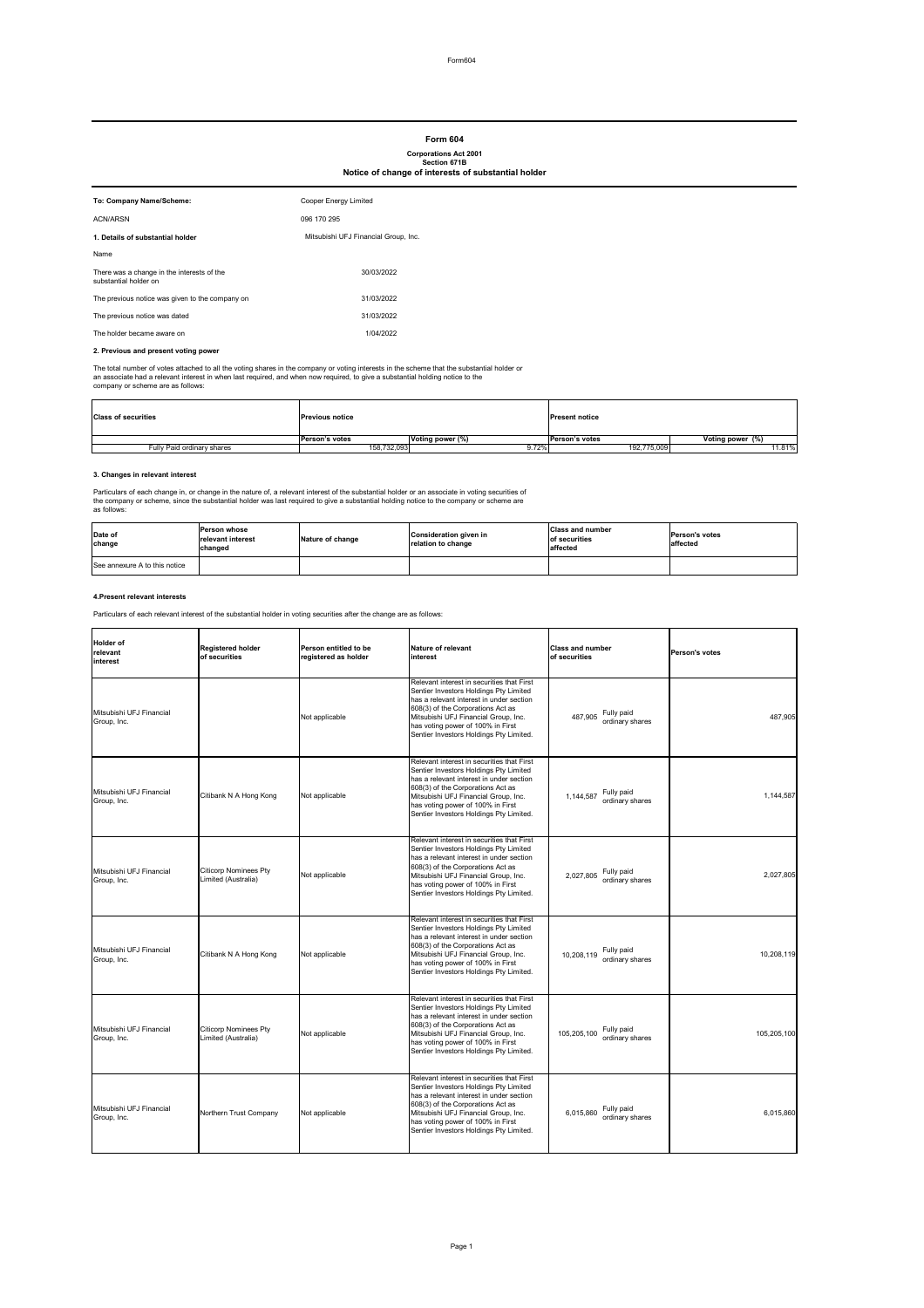# **5. Changes in association**

The persons who have become associates of, ceased to be associates of, or have changed the nature of their association with, the substantial holder in relation to voting interests in the company or scheme are as follows:

# **6. Addresses**

# The addresses of persons named in this form are as follows:

Dated 4 April 2022

Ryuichiro Sakuma

Authorised signatory

| Mitsubishi UFJ Financial<br>Group, Inc. | State Street Global<br>Advisors (Australia)<br>Limited          | Not applicable | Relevant interest in securities that First<br>Sentier Investors Holdings Pty Limited<br>has a relevant interest in under section<br>608(3) of the Corporations Act as<br>Mitsubishi UFJ Financial Group, Inc.<br>has voting power of 100% in First<br>Sentier Investors Holdings Pty Limited. | Fully paid<br>5,331,341<br>ordinary shares  | 5,331,341  |
|-----------------------------------------|-----------------------------------------------------------------|----------------|-----------------------------------------------------------------------------------------------------------------------------------------------------------------------------------------------------------------------------------------------------------------------------------------------|---------------------------------------------|------------|
| Mitsubishi UFJ Financial<br>Group, Inc. | <b>HSBC Custody Nominees</b><br>(Australia) Limited             | Not applicable | Relevant interest in securities that<br>Morgan Stanley has a relevant interest<br>in under section 608(3) of the<br>Corporations Act as Mitsubishi UFJ<br>Financial Group, Inc. has voting power<br>of over 20% in Morgan Stanley.                                                            | Fully paid<br>57,206,266<br>ordinary shares | 57,206,266 |
| Mitsubishi UFJ Financial<br>Group, Inc. | Morgan Stanley Australia<br>Securities (Nominee) Pty<br>Limited | Not applicable | Relevant interest in securities that<br>Morgan Stanley has a relevant interest<br>in under section 608(3) of the<br>Corporations Act as Mitsubishi UFJ<br>Financial Group, Inc. has voting power<br>of over 20% in Morgan Stanley.                                                            | Fully paid<br>575,108<br>ordinary shares    | 575,108    |
| Mitsubishi UFJ Financial<br>Group, Inc. | <b>Unknown</b>                                                  | Not applicable | Relevant interest in securities that<br>Morgan Stanley has a relevant interest<br>in under section 608(3) of the<br>Corporations Act as Mitsubishi UFJ<br>Financial Group, Inc. has voting power<br>of over 20% in Morgan Stanley.                                                            | Fully paid<br>4,572,918<br>ordinary shares  | 4,572,918  |

| Name                  | <b>Address</b>                         |
|-----------------------|----------------------------------------|
| Mitsubishi            | Tokyo 100-8330, Japan                  |
| UFJ                   | , Marunouchi, Chiyoda-ku, <sup>⊤</sup> |
| Financial Group, Inc. | IZ-                                    |

 $\sim 10^{-1}$ R. Sakuma

| Name and ACN/ARSN (if applicable) | <b>Nature of association</b> |
|-----------------------------------|------------------------------|
| Not applicable                    |                              |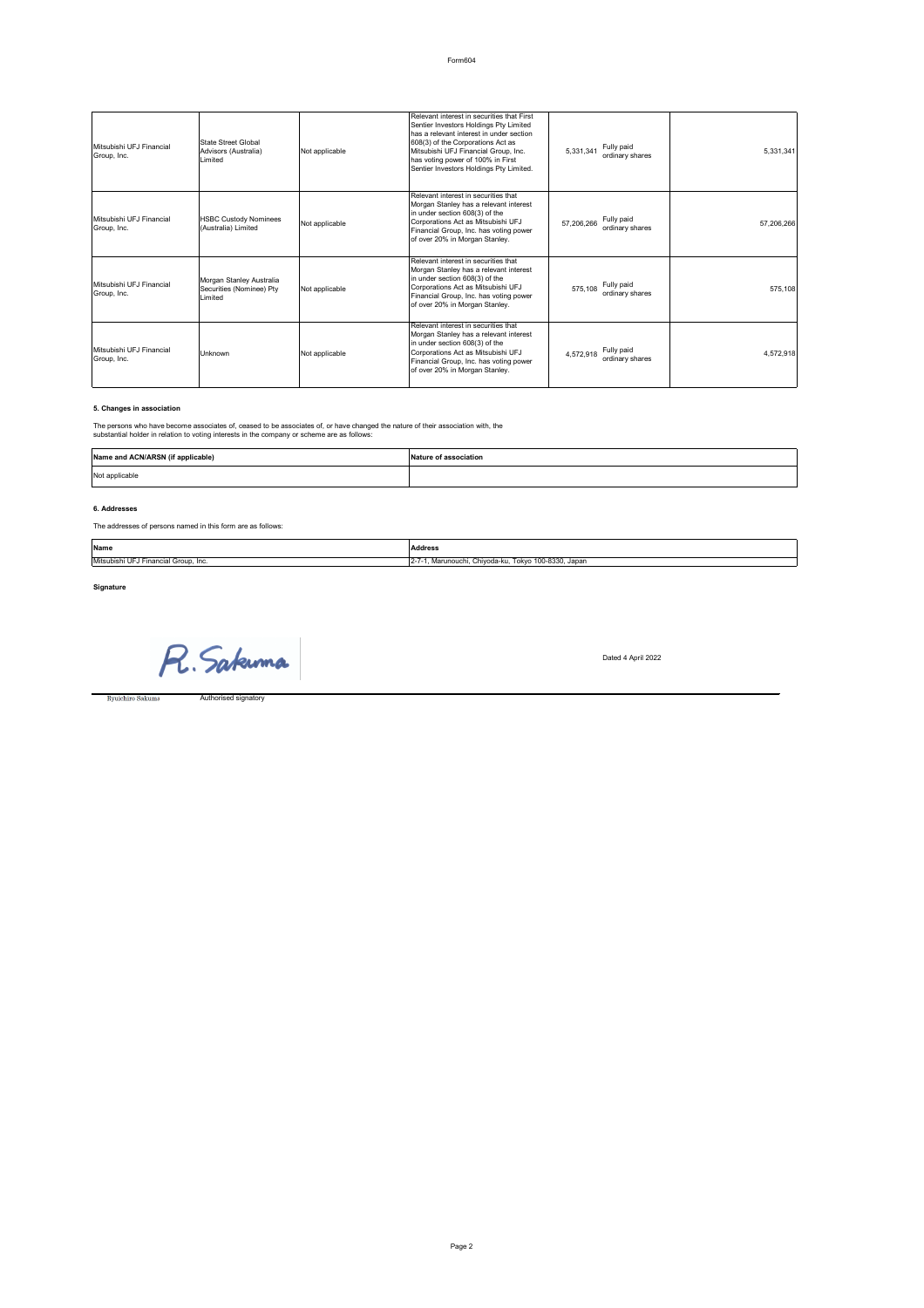#### AnnexureA

This is annexure A of 1 page referred to in Form 604, Notice of change of interest of substantial holder dated 4 April 2022

R. Sakuma

Ryuichiro Sakuma **Authorised signatory** Dated 4 April 2022

| Date of change | Person whose relevant interest<br>changed | Nature of change                                                                              | <b>Consideration</b><br>given in relation to<br>change | <b>Class and number of</b><br>securities affected | <b>Person's</b><br>votes<br>affected |
|----------------|-------------------------------------------|-----------------------------------------------------------------------------------------------|--------------------------------------------------------|---------------------------------------------------|--------------------------------------|
| 28/03/2022     | Mitsubishi UFJ Financial Group, Inc.      | Transferred in by an entity controlled by Morgan<br>Stanley - see Annexure B                  | N/A                                                    | 1,893,812 Ordinary Shares                         | 1,893,812                            |
| 29/03/2022     | Mitsubishi UFJ Financial Group, Inc.      | Purchase of securities by an entity controlled by<br>First Sentier Investors Holdings Pty Ltd | 244,768.93                                             | 862,166 Ordinary Shares                           | 862,166                              |
| 29/03/2022     | Mitsubishi UFJ Financial Group, Inc.      | Purchase of securities by an entity controlled by<br>Morgan Stanley                           | 28.00                                                  | 100 Ordinary Shares                               | 100                                  |
| 29/03/2022     | Mitsubishi UFJ Financial Group, Inc.      | Purchase of securities by an entity controlled by<br>Morgan Stanley                           | 540.36                                                 | 1,896 Ordinary Shares                             | 1,896                                |
| 29/03/2022     | Mitsubishi UFJ Financial Group, Inc.      | Purchase of securities by an entity controlled by<br>Morgan Stanley                           | 4,742.89                                               | 16,789 Ordinary Shares                            | 16,789                               |
| 29/03/2022     | Mitsubishi UFJ Financial Group, Inc.      | Purchase of securities by an entity controlled by<br>Morgan Stanley                           | 1,959.72                                               | 6,791 Ordinary Shares                             | 6,791                                |
| 29/03/2022     | Mitsubishi UFJ Financial Group, Inc.      | Purchase of securities by an entity controlled by<br>Morgan Stanley                           | 3,420.00                                               | 12,000 Ordinary Shares                            | 12,000                               |
| 29/03/2022     | Mitsubishi UFJ Financial Group, Inc.      | Purchase of securities by an entity controlled by<br>Morgan Stanley                           | 841.58                                                 | 2,902 Ordinary Shares                             | 2,902                                |
| 29/03/2022     | Mitsubishi UFJ Financial Group, Inc.      | Sale of securities by an entity controlled by<br>Morgan Stanley                               | 14,337.21                                              | 50,306 Ordinary Shares                            | 50,306                               |
| 29/03/2022     | Mitsubishi UFJ Financial Group, Inc.      | Borrowed by an entity controlled by Morgan<br>Stanley - see Annexure B                        | N/A                                                    | 226,692 Ordinary Shares                           | 226,692                              |
| 29/03/2022     | Mitsubishi UFJ Financial Group, Inc.      | Collateral received by an entity controlled by<br>Morgan Stanley - see Annexure B             | N/A                                                    | 12,926 Ordinary Shares                            | 12,926                               |
| 30/03/2022     | Mitsubishi UFJ Financial Group, Inc.      | Purchase of securities by an entity controlled by<br>First Sentier Investors Holdings Pty Ltd | 84,726.30                                              | 282,421 Ordinary Shares                           | 282,421                              |
| 30/03/2022     | Mitsubishi UFJ Financial Group, Inc.      | Sale of securities by an entity controlled by<br>Morgan Stanley                               | 5,605.60                                               | 20,020 Ordinary Shares                            | 20,020                               |
| 30/03/2022     | Mitsubishi UFJ Financial Group, Inc.      | Purchase of securities by an entity controlled by<br>Morgan Stanley                           | 35,341.20                                              | 117,804 Ordinary Shares                           | 117,804                              |
| 30/03/2022     | Mitsubishi UFJ Financial Group, Inc.      | Purchase of securities by an entity controlled by<br>Morgan Stanley                           | 100,280.83                                             | 339,935 Ordinary Shares                           | 339,935                              |
| 30/03/2022     | Mitsubishi UFJ Financial Group, Inc.      | Purchase of securities by an entity controlled by<br>Morgan Stanley                           | 232.00                                                 | 800 Ordinary Shares                               | 800                                  |
| 30/03/2022     | Mitsubishi UFJ Financial Group, Inc.      | Purchase of securities by an entity controlled by<br>Morgan Stanley                           | 6,615.77                                               | 22,813 Ordinary Shares                            | 22,813                               |
| 30/03/2022     | Mitsubishi UFJ Financial Group, Inc.      | Purchase of securities by an entity controlled by<br>Morgan Stanley                           | 1,536.11                                               | 5,343 Ordinary Shares                             | 5,343                                |

| 30/03/2022 | Mitsubishi UFJ Financial Group, Inc. | Purchase of securities by an entity controlled by  <br>Morgan Stanley             | 45,648.60 | 152,162 Ordinary Shares        | 152,162    |
|------------|--------------------------------------|-----------------------------------------------------------------------------------|-----------|--------------------------------|------------|
| 30/03/2022 | Mitsubishi UFJ Financial Group, Inc. | Sale of securities by an entity controlled by<br>Morgan Stanley                   | 270.20    | 965 Ordinary Shares            | 965        |
| 30/03/2022 | Mitsubishi UFJ Financial Group, Inc. | Purchase of securities by an entity controlled by<br>Morgan Stanley               | 5,957.64  | 20,368 Ordinary Shares         | 20,368     |
| 30/03/2022 | Mitsubishi UFJ Financial Group, Inc. | Borrow returned by an entity controlled by<br>Morgan Stanley - see Annexure B     | N/A       | 46,433 Ordinary Shares         | 46,433     |
| 30/03/2022 | Mitsubishi UFJ Financial Group, Inc. | Collateral received by an entity controlled by<br>Morgan Stanley - see Annexure B |           | N/A 30,363,179 Ordinary Shares | 30,363,179 |

### **Annexure A**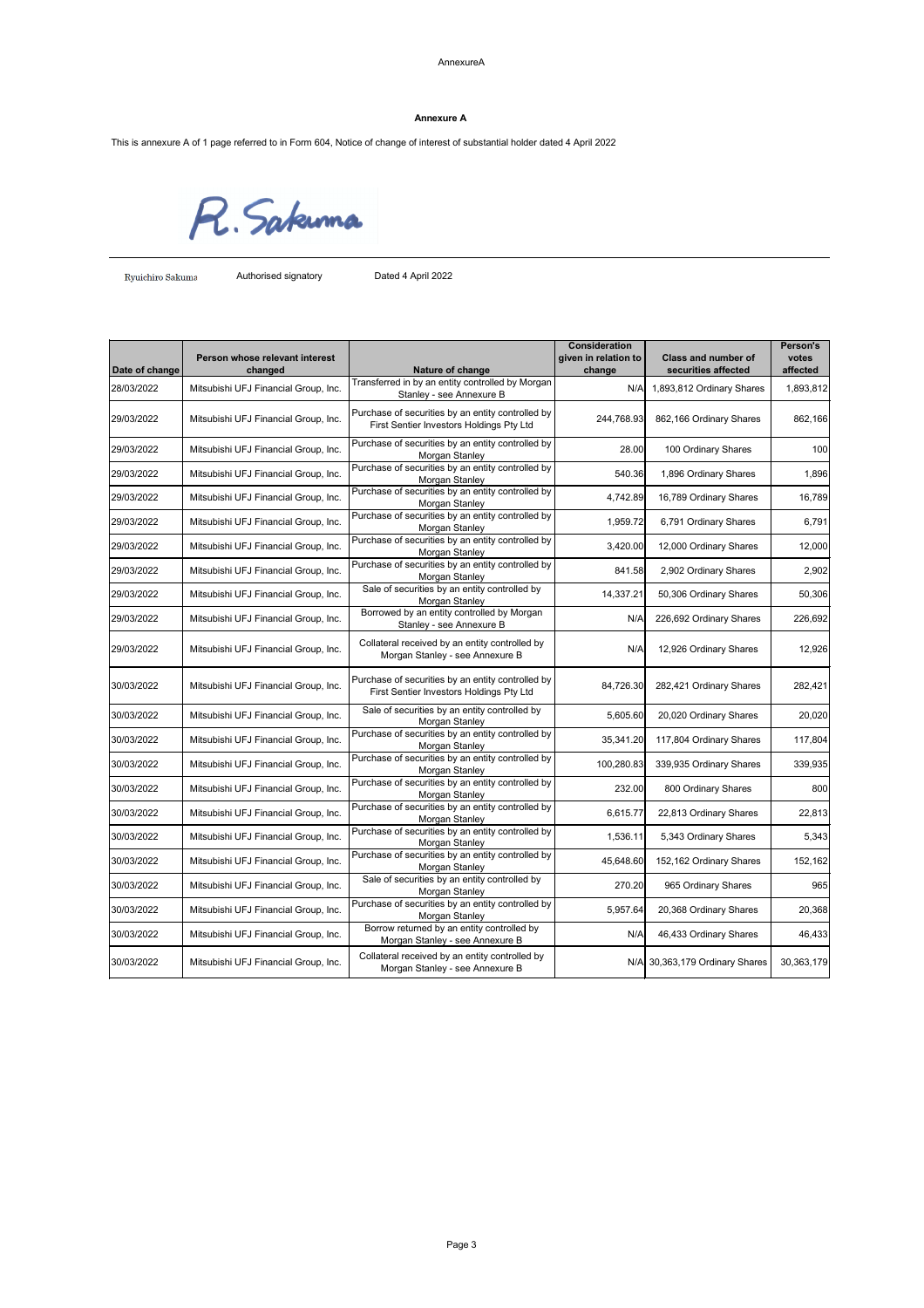#### AnnexureB

This is annexure B of 3 pages referred to in Form 604, Notice of change of interest of substantial holder dated 4 April 2022

R. Sakuma

Ryuichiro Sakuma

Authorised signatory Dated 4 April 2022

If yes, detail any exceptions If the Borrower does not redeliver Equivalent Securities in accordance with the Agreement, the Lender may by written notice to Borrower terminate the Loan forthwith and the Parties' delivery a obligations in respect thereof.

| Schedule                                          |                                                                                                                                                                                                                                                                                                                                                                                                                                                                                                                                                                                                                                                                                                                                                                                                        |
|---------------------------------------------------|--------------------------------------------------------------------------------------------------------------------------------------------------------------------------------------------------------------------------------------------------------------------------------------------------------------------------------------------------------------------------------------------------------------------------------------------------------------------------------------------------------------------------------------------------------------------------------------------------------------------------------------------------------------------------------------------------------------------------------------------------------------------------------------------------------|
| Type of Agreement                                 | Global Master Securities Lending Agreement                                                                                                                                                                                                                                                                                                                                                                                                                                                                                                                                                                                                                                                                                                                                                             |
| <b>Parties to agreement</b>                       | Morgan Stanley & Co. International plc and SCHRODER INTERNATIONAL SELECTION FUND                                                                                                                                                                                                                                                                                                                                                                                                                                                                                                                                                                                                                                                                                                                       |
| <b>ITransfer Date</b>                             | 20210827; 20210830; 20210901; 20210903; 20210906; 20210907; 20210908; 20210909; 20210910; 20210914; 20210915; 20210916; 20210917; 20210910;<br>20210921; 20210922; 20210924; 20210927; 20210928; 20210929; 20210930; 20211001; 20211005; 20211006; 20211012; 20211018; 20211019; 20211019; 20211021;<br>20211022; 20211025; 20211026; 20211027; 20211028; 20211123; 20211124; 20211207; 20211208; 20211213; 20211214; 20211215; 20211216; 20211213;<br>20211224; 20211229; 20211230; 20211231; 20220104; 20220105; 20220111; 20220117; 20220118; 20220121; 20220124; 20220127; 20220203; 20220208;<br>20220210; 20220211; 20220216; 20220217; 20220218; 20220221; 20220224; 20220228; 20220302; 20220303; 20220304; 20220307; 20220309; 20220310;<br>20220311; 20220314; 20220316; 20220322; 20220330; |
| <b>Holder of Voting Rights</b>                    | <b>Borrower</b>                                                                                                                                                                                                                                                                                                                                                                                                                                                                                                                                                                                                                                                                                                                                                                                        |
| Are there any restrictions on voting rights?      | Yes/No                                                                                                                                                                                                                                                                                                                                                                                                                                                                                                                                                                                                                                                                                                                                                                                                 |
| If yes, detail Not applicable                     |                                                                                                                                                                                                                                                                                                                                                                                                                                                                                                                                                                                                                                                                                                                                                                                                        |
| Scheduled Return Date (if any)                    | Open                                                                                                                                                                                                                                                                                                                                                                                                                                                                                                                                                                                                                                                                                                                                                                                                   |
| Does the borrower have the right to return early? | Yes/No                                                                                                                                                                                                                                                                                                                                                                                                                                                                                                                                                                                                                                                                                                                                                                                                 |
|                                                   | If yes, detail The Borrower is entitled at any time to terminate a Loan and to redeliver all and any Equivalent Securities due and outstanding to the Lender in accordance with the Lender's instructions.                                                                                                                                                                                                                                                                                                                                                                                                                                                                                                                                                                                             |

| Schedule                                                                                                                  |                                                                                                                                                                                                                                |
|---------------------------------------------------------------------------------------------------------------------------|--------------------------------------------------------------------------------------------------------------------------------------------------------------------------------------------------------------------------------|
| <b>Type of Agreement</b>                                                                                                  | Global Master Securities Lending Agreement                                                                                                                                                                                     |
| <b>Parties to agreement</b>                                                                                               | Morgan Stanley & Co. International plc and THE BANK OF NEW YORK MELLON                                                                                                                                                         |
| <b>Transfer Date</b>                                                                                                      | 20210826; 20211202; 20211207; 20211215;                                                                                                                                                                                        |
| <b>Holder of Voting Rights</b>                                                                                            | Borrower                                                                                                                                                                                                                       |
| Are there any restrictions on voting rights?                                                                              | Yes/No                                                                                                                                                                                                                         |
| If yes, detail Not applicable                                                                                             |                                                                                                                                                                                                                                |
| Scheduled Return Date (if any)                                                                                            | Open                                                                                                                                                                                                                           |
| Does the borrower have the right to return early?                                                                         | Yes <del>/No</del>                                                                                                                                                                                                             |
|                                                                                                                           | If yes, detail The Borrower is entitled at any time to terminate a Loan and to redeliver all and any Equivalent Securities due and outstanding to the Lender in accordance with the Lender's instructions.                     |
| Does the lender have the right to recall early?                                                                           | Yes/No                                                                                                                                                                                                                         |
| Securities on the exchange or in the clearing organisation through which the Loaned Securities were originally delivered. | If yes, detail The Lender is entitled to terminate a Loan and to call for the redelivery of all or any Equivalent Securities at any time by giving notice on any Business Day of not less than the standard settlement time fo |
| Will the securities be returned on settlement?                                                                            | Yes <del>/No</del>                                                                                                                                                                                                             |
| obligations in respect thereof.                                                                                           | If yes, detail any exceptions If the Borrower does not redeliver Equivalent Securities in accordance with the Agreement, the Lender may by written notice to Borrower terminate the Loan forthwith and the Parties' delivery a |

| <b>Schedule</b>                                                                                                           |                                                                                                                                                                                                                                |
|---------------------------------------------------------------------------------------------------------------------------|--------------------------------------------------------------------------------------------------------------------------------------------------------------------------------------------------------------------------------|
| <b>Type of Agreement</b>                                                                                                  | Global Master Securities Lending Agreement                                                                                                                                                                                     |
| <b>Parties to agreement</b>                                                                                               | Morgan Stanley & Co. International plc and THE NORTHERN TRUST COMPANY                                                                                                                                                          |
| <b>Transfer Date</b>                                                                                                      | 20210827; 20210831; 20210902;                                                                                                                                                                                                  |
| <b>Holder of Voting Rights</b>                                                                                            | <b>Borrower</b>                                                                                                                                                                                                                |
| Are there any restrictions on voting rights?                                                                              | Yes/No                                                                                                                                                                                                                         |
| If yes, detail Not applicable                                                                                             |                                                                                                                                                                                                                                |
| <b>Scheduled Return Date (if any)</b>                                                                                     | Open                                                                                                                                                                                                                           |
| Does the borrower have the right to return early?                                                                         | Yes <del>/No</del>                                                                                                                                                                                                             |
|                                                                                                                           | If yes, detail The Borrower is entitled at any time to terminate a Loan and to redeliver all and any Equivalent Securities due and outstanding to the Lender in accordance with the Lender's instructions.                     |
| Does the lender have the right to recall early?                                                                           | Yes <del>/No</del>                                                                                                                                                                                                             |
| Securities on the exchange or in the clearing organisation through which the Loaned Securities were originally delivered. | If yes, detail The Lender is entitled to terminate a Loan and to call for the redelivery of all or any Equivalent Securities at any time by giving notice on any Business Day of not less than the standard settlement time fo |
| Will the securities be returned on settlement?                                                                            | Yes <del>/No</del>                                                                                                                                                                                                             |
| obligations in respect thereof.                                                                                           | If yes, detail any exceptions If the Borrower does not redeliver Equivalent Securities in accordance with the Agreement, the Lender may by written notice to Borrower terminate the Loan forthwith and the Parties' delivery a |
|                                                                                                                           |                                                                                                                                                                                                                                |
| <b>Schedule</b>                                                                                                           |                                                                                                                                                                                                                                |
| <b>Type of Agreement</b>                                                                                                  | <b>Global Master Securities Lending Agreement</b>                                                                                                                                                                              |
| <b>Parties to agreement</b>                                                                                               | Morgan Stanley & Co. International plc and STATE STREET BANK AND TRUST COMPANY                                                                                                                                                 |
| <b>Transfer Date</b>                                                                                                      | 20210826; 20210920; 20211014; 20211018; 20211118;                                                                                                                                                                              |
| <b>Holder of Voting Rights</b>                                                                                            | <b>Borrower</b>                                                                                                                                                                                                                |
| Are there any restrictions on voting rights?                                                                              | Yes/No                                                                                                                                                                                                                         |
| If yes, detail Not applicable                                                                                             |                                                                                                                                                                                                                                |
| <b>Scheduled Return Date (if any)</b>                                                                                     | Open                                                                                                                                                                                                                           |
| Does the borrower have the right to return early?                                                                         | Yes <del>/No</del>                                                                                                                                                                                                             |
|                                                                                                                           | If yes, detail The Borrower is entitled at any time to terminate a Loan and to redeliver all and any Equivalent Securities due and outstanding to the Lender in accordance with the Lender's instructions.                     |
| Does the lender have the right to recall early?                                                                           | Yes <del>/No</del>                                                                                                                                                                                                             |
|                                                                                                                           | If yes, detail The Lender is entitled to terminate a Loan and to call for the redelivery of all or any Equivalent Securities at any time by giving notice on any Business Day of not less than the standard settlement time fo |

Securities on the exchange or in the clearing organisation through which the Loaned Securities were originally delivered.

**Will the securities be returned on settlement?** Yes/No

#### **Annexure B**

*The below schedules are based on the relevant standard agreements. The entity filing the report will, if requested by the company or responsible entity to whom the prescribed form must be given or ASIC, give a copy of the agreement to the company, responsible entity or ASIC.*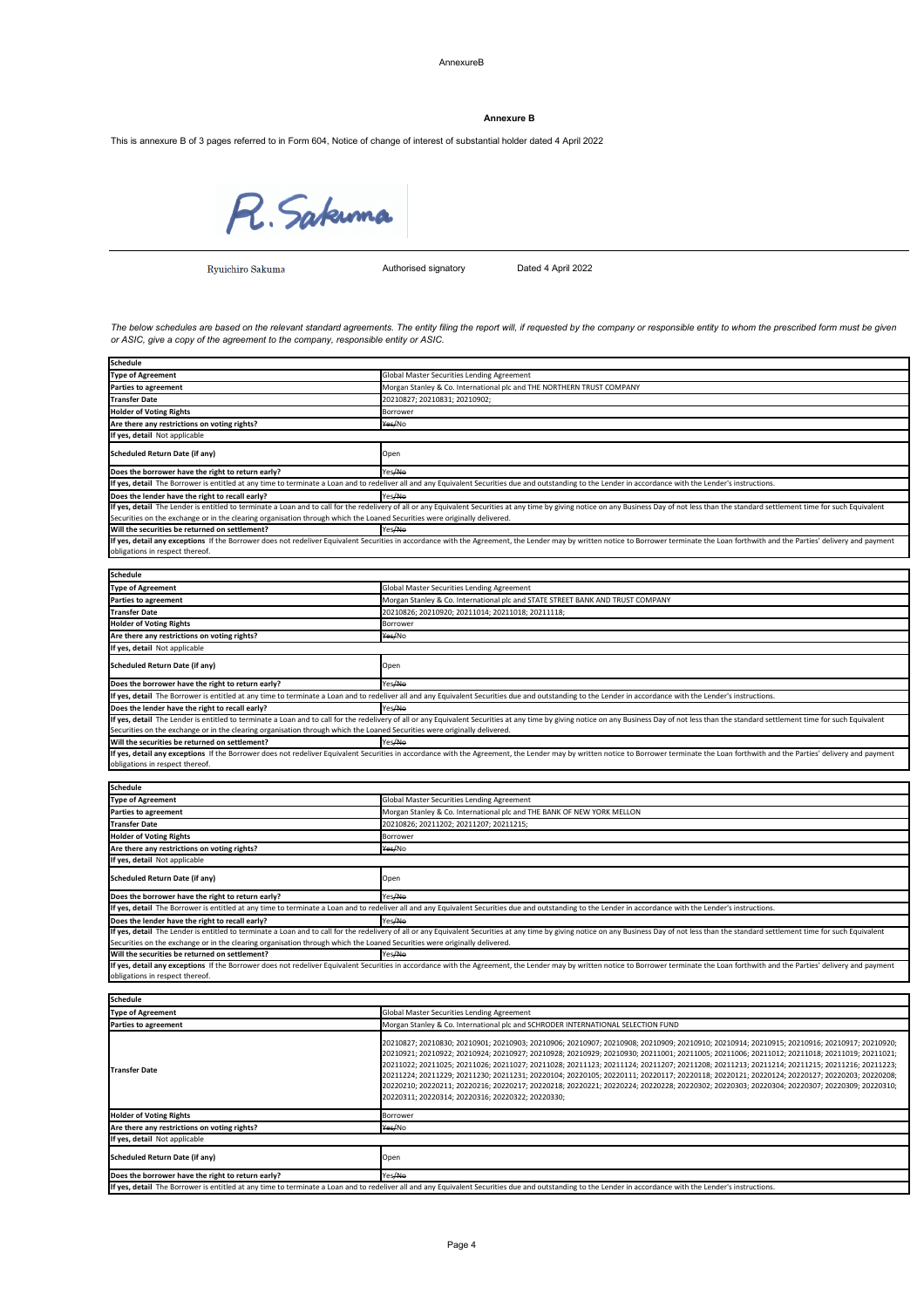#### AnnexureB

If yes, detail any exceptions If an Event of Default occurs in relation to either Party, the Parties' delivery and payment obligations shall be accelerated so as to require performance thereof at the time such Event of Def event the Relevant Value of the Securities to be delivered by each Party shall be established and on the basis of the Relevant Values so established, an account shall be taken of what is due from each Party to the other an from one Party shall be set-off against the sums due from the other and only the balance of the account shall be payable.

| <b>Schedule</b>                              |                                                                                                                                                                              |
|----------------------------------------------|------------------------------------------------------------------------------------------------------------------------------------------------------------------------------|
| Type of Agreement                            | International Prime Brokerage Agreement                                                                                                                                      |
| <b>Parties to agreement</b>                  | Morgan Stanley & Co. International plc for itself and as agent and trustee for and on behalf of the other Morgan Stanley Companies and COWEN<br><b>INTERNATIONAL LIMITED</b> |
| <b>Transfer Date</b>                         | 20220329;                                                                                                                                                                    |
| <b>Holder of Voting Rights</b>               | Prime broker has the right to vote securities rehypothecated from the Client.                                                                                                |
| Are there any restrictions on voting rights? | Yes/No                                                                                                                                                                       |
| If yes, detail Not applicable                |                                                                                                                                                                              |

| <b>Schedule</b>                                                                                                                                                 |                                                                                                                                                                                                             |
|-----------------------------------------------------------------------------------------------------------------------------------------------------------------|-------------------------------------------------------------------------------------------------------------------------------------------------------------------------------------------------------------|
| <b>Type of Agreement</b>                                                                                                                                        | International Prime Brokerage Agreement                                                                                                                                                                     |
| <b>Parties to agreement</b>                                                                                                                                     | Morgan Stanley & Co. International plc for itself and as agent and trustee for and on behalf of the other Morgan Stanley Companies and EQUITY TRUSTEES<br>LIMITED AS TRUSTEE FOR L1 CAPITAL LONG SHORT FUND |
| <b>Transfer Date</b>                                                                                                                                            | 20220330;                                                                                                                                                                                                   |
| <b>Holder of Voting Rights</b>                                                                                                                                  | Prime broker has the right to vote securities rehypothecated from the Client.                                                                                                                               |
| Are there any restrictions on voting rights?                                                                                                                    | Yes/No                                                                                                                                                                                                      |
| If yes, detail Not applicable                                                                                                                                   |                                                                                                                                                                                                             |
| Scheduled Return Date (if any)                                                                                                                                  | Open                                                                                                                                                                                                        |
| Does the borrower have the right to return early?                                                                                                               | Yes <del>/No</del>                                                                                                                                                                                          |
| If yes, detail Prime broker may return shares which were rehypothecated from the client at any time.                                                            |                                                                                                                                                                                                             |
| Does the lender have the right to recall early?                                                                                                                 | Yes/No                                                                                                                                                                                                      |
| If yes, detail Prime broker will be required to return to the client shares rehypothecated from the client's account upon a sale of those shares by the client. |                                                                                                                                                                                                             |
| Will the securities be returned on settlement?                                                                                                                  | Yes <del>/No</del>                                                                                                                                                                                          |

If yes, detail any exceptions Upon an Event of Default, the default market value of all Equivalent Securities to be delivered will be determined and on the basis of the amounts so established, an account shall be taken of each party to the other. The amounts due from one party shall be set off against the amounts due from the other party and only the balance of the account shall be payable.

If yes, detail any exceptions If the Borrower does not redeliver Equivalent Securities in accordance with the Agreement, the Lender may by written notice to Borrower terminate the Loan forthwith and the Parties' delivery a obligations in respect thereof.

| <b>Schedule</b>                                                                                                                                                                                                                |                                                                                 |
|--------------------------------------------------------------------------------------------------------------------------------------------------------------------------------------------------------------------------------|---------------------------------------------------------------------------------|
| <b>Type of Agreement</b>                                                                                                                                                                                                       | Australian Master Securities Lending Agreement                                  |
| <b>Parties to agreement</b>                                                                                                                                                                                                    | Morgan Stanley Australia Securities Limited and NATIONAL AUSTRALIA BANK LIMITED |
| <b>Transfer Date</b>                                                                                                                                                                                                           | 20210831; 20211112; 20211116; 20211208; 20211209;                               |
| <b>Holder of Voting Rights</b>                                                                                                                                                                                                 | <b>Borrower</b>                                                                 |
| Are there any restrictions on voting rights?                                                                                                                                                                                   | Yes/No                                                                          |
| If yes, detail Not applicable                                                                                                                                                                                                  |                                                                                 |
| Scheduled Return Date (if any)                                                                                                                                                                                                 | Open                                                                            |
| Does the borrower have the right to return early?                                                                                                                                                                              | Yes <del>/No</del>                                                              |
| If yes, detail The Borrower shall be entitled at any time to terminate a particular loan of Securities and to redeliver all and any Equivalent Securities due and outstanding to the Lender in accordance with the Lender's in |                                                                                 |
| Does the lender have the right to recall early?                                                                                                                                                                                | Yes/No                                                                          |
| If yes, detail The Lender may call for the redelivery of all or any Equivalent Securities at any time by giving notice on any Business Day of not less than the Standard Settlement Time for such Equivalent Securities or the |                                                                                 |
| the exchange or in the clearing organisation through which the relevant borrowed Securities were originally delivered.                                                                                                         |                                                                                 |
| Will the securities be returned on settlement?                                                                                                                                                                                 | Yes/No                                                                          |

| <b>Schedule</b>                                                                                                                                                                                                                                                                                                                                             |                                                                           |
|-------------------------------------------------------------------------------------------------------------------------------------------------------------------------------------------------------------------------------------------------------------------------------------------------------------------------------------------------------------|---------------------------------------------------------------------------|
| <b>Type of Agreement</b>                                                                                                                                                                                                                                                                                                                                    | <b>Australian Master Securities Lending Agreement</b>                     |
| <b>Parties to agreement</b>                                                                                                                                                                                                                                                                                                                                 | Morgan Stanley Australia Securities Limited and JPMORGAN CHASE BANK, N.A. |
| <b>Transfer Date</b>                                                                                                                                                                                                                                                                                                                                        | 20211213;                                                                 |
| <b>Holder of Voting Rights</b>                                                                                                                                                                                                                                                                                                                              | <b>Borrower</b>                                                           |
| Are there any restrictions on voting rights?                                                                                                                                                                                                                                                                                                                | Yes/No                                                                    |
| If yes, detail Not applicable                                                                                                                                                                                                                                                                                                                               |                                                                           |
| <b>Scheduled Return Date (if any)</b>                                                                                                                                                                                                                                                                                                                       | Open                                                                      |
| Does the borrower have the right to return early?                                                                                                                                                                                                                                                                                                           | Yes <del>/No</del>                                                        |
| If yes, detail The Borrower shall be entitled at any time to terminate a particular loan of Securities and to redeliver all and any Equivalent Securities due and outstanding to the Lender in accordance with the Lender's in                                                                                                                              |                                                                           |
| Does the lender have the right to recall early?                                                                                                                                                                                                                                                                                                             | Yes/No                                                                    |
| If yes, detail The Lender may call for the redelivery of all or any Equivalent Securities at any time by giving notice on any Business Day of not less than the Standard Settlement Time for such Equivalent Securities or the                                                                                                                              |                                                                           |
| the exchange or in the clearing organisation through which the relevant borrowed Securities were originally delivered.                                                                                                                                                                                                                                      |                                                                           |
| Will the securities be returned on settlement?                                                                                                                                                                                                                                                                                                              | Yes <del>/No</del>                                                        |
| If yes, detail any exceptions If an Event of Default occurs in relation to either Party, the Parties' delivery and payment obligations shall be accelerated so as to require performance thereof at the time such Event of Def                                                                                                                              |                                                                           |
| event the Relevant Value of the Securities to be delivered by each Party shall be established and on the basis of the Relevant Values so established, an account shall be taken of what is due from each Party to the other an<br>from one Party shall be set-off against the sums due from the other and only the balance of the account shall be payable. |                                                                           |

| Does the lender have the right to recall early?                                                                                                                                                                                | Yes/No                                                                                                                                                                                                                         |
|--------------------------------------------------------------------------------------------------------------------------------------------------------------------------------------------------------------------------------|--------------------------------------------------------------------------------------------------------------------------------------------------------------------------------------------------------------------------------|
|                                                                                                                                                                                                                                | If yes, detail The Lender is entitled to terminate a Loan and to call for the redelivery of all or any Equivalent Securities at any time by giving notice on any Business Day of not less than the standard settlement time fo |
| Securities on the exchange or in the clearing organisation through which the Loaned Securities were originally delivered.                                                                                                      |                                                                                                                                                                                                                                |
| Will the securities be returned on settlement?                                                                                                                                                                                 | Yes <del>/No</del>                                                                                                                                                                                                             |
|                                                                                                                                                                                                                                | If yes, detail any exceptions If the Borrower does not redeliver Equivalent Securities in accordance with the Agreement, the Lender may by written notice to Borrower terminate the Loan forthwith and the Parties' delivery a |
| obligations in respect thereof.                                                                                                                                                                                                |                                                                                                                                                                                                                                |
|                                                                                                                                                                                                                                |                                                                                                                                                                                                                                |
| <b>Schedule</b>                                                                                                                                                                                                                |                                                                                                                                                                                                                                |
| <b>Type of Agreement</b>                                                                                                                                                                                                       | Global Master Securities Lending Agreement                                                                                                                                                                                     |
| <b>Parties to agreement</b>                                                                                                                                                                                                    | Morgan Stanley & Co. International plc and CITIBANK NA                                                                                                                                                                         |
| <b>Transfer Date</b>                                                                                                                                                                                                           | 20211026; 20211028; 20211101; 20211112; 20211116; 20211117; 20211123;                                                                                                                                                          |
| <b>Holder of Voting Rights</b>                                                                                                                                                                                                 | <b>Borrower</b>                                                                                                                                                                                                                |
| Are there any restrictions on voting rights?                                                                                                                                                                                   | Yes/No                                                                                                                                                                                                                         |
| If yes, detail Not applicable                                                                                                                                                                                                  |                                                                                                                                                                                                                                |
| <b>Scheduled Return Date (if any)</b>                                                                                                                                                                                          | Open                                                                                                                                                                                                                           |
| Does the borrower have the right to return early?                                                                                                                                                                              | Yes <del>/No</del>                                                                                                                                                                                                             |
| If yes, detail The Borrower is entitled at any time to terminate a Loan and to redeliver all and any Equivalent Securities due and outstanding to the Lender in accordance with the Lender's instructions.                     |                                                                                                                                                                                                                                |
| Does the lender have the right to recall early?                                                                                                                                                                                | Yes/No                                                                                                                                                                                                                         |
| If yes, detail The Lender is entitled to terminate a Loan and to call for the redelivery of all or any Equivalent Securities at any time by giving notice on any Business Day of not less than the standard settlement time fo |                                                                                                                                                                                                                                |
| Securities on the exchange or in the clearing organisation through which the Loaned Securities were originally delivered.                                                                                                      |                                                                                                                                                                                                                                |
| Will the securities be returned on settlement?                                                                                                                                                                                 | Yes/No                                                                                                                                                                                                                         |